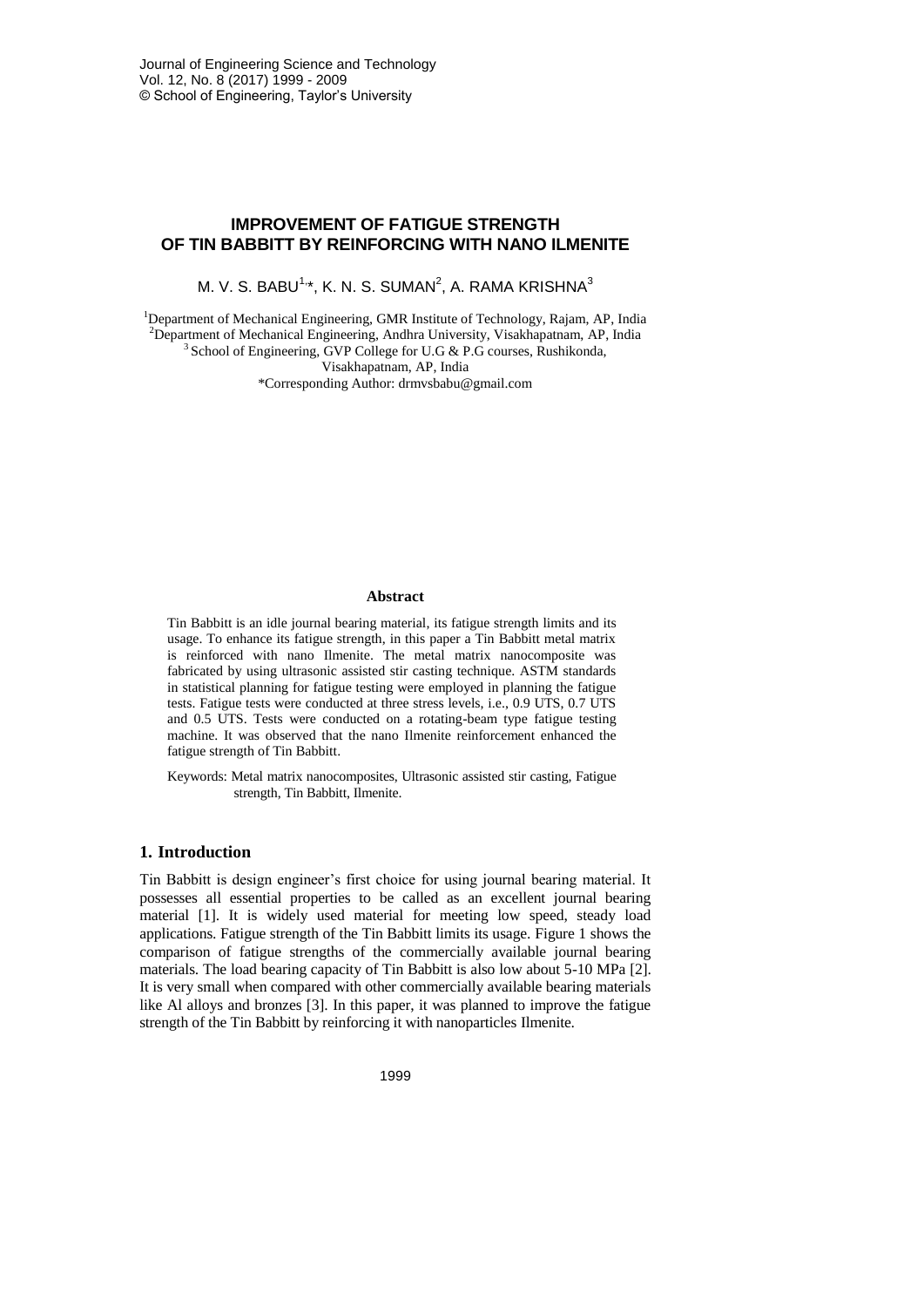| <b>Nomenclatures</b> |                                            |
|----------------------|--------------------------------------------|
| $Vol. \%$<br>$Wt.$ % | Volume percent<br>Weight percent           |
| <b>Abbreviations</b> |                                            |
| A1                   | Aluminium                                  |
| <b>ASTM</b>          | American Society for Testing and Materials |
| <b>MMCs</b>          | <b>Metal Matrix Composites</b>             |
| <b>MMNC</b>          | <b>Metal Matrix Nanocomposites</b>         |
| SiC.                 | Silicon Carbide                            |
| UTS                  | Ultimate Tensile Strength                  |

 $(FeTiO<sub>3</sub>)$  is a medium hard abundantly available ceramic material along the sea cost of many countries. Journal bearing materials usually support rotating steel shafts. So, to avoid the damage to the steel shaft, the medium hard nanoparticle of Ilmenite is used to reinforce the Tin Babbitt matrix.



## **Fig. 1. Comparison of fatigue strengths of the commercial journal bearing materials [4, 5].**

Metal matrix nanocomposites (MMNCs) are metal matrix composites (MMCs) with nanoparticle reinforcement. The reinforcement enhances the mechanical behaviour of matrix materials. Many investigators have witnessed the improvement in the behaviour of MMNCs produced by powder metallurgy route [6, 7], high energy ball milling [8], sputtering and stir casting [9-11]. Among all of these methods stir casting is regarded as the most productive and economical. Uniform distribution of nanoparticles and wettability of nanoparticles in metal matrix is a challenge in this process. If the stirring time is increased to achieve uniform distribution, it results in too much gas and oxidation to matrix melt. So, it is necessary to reduce the stirring time to fabricate high-quality composites. Many investigators have developed alternate ways to achieve uniform particle distribution and good wettability [9-14].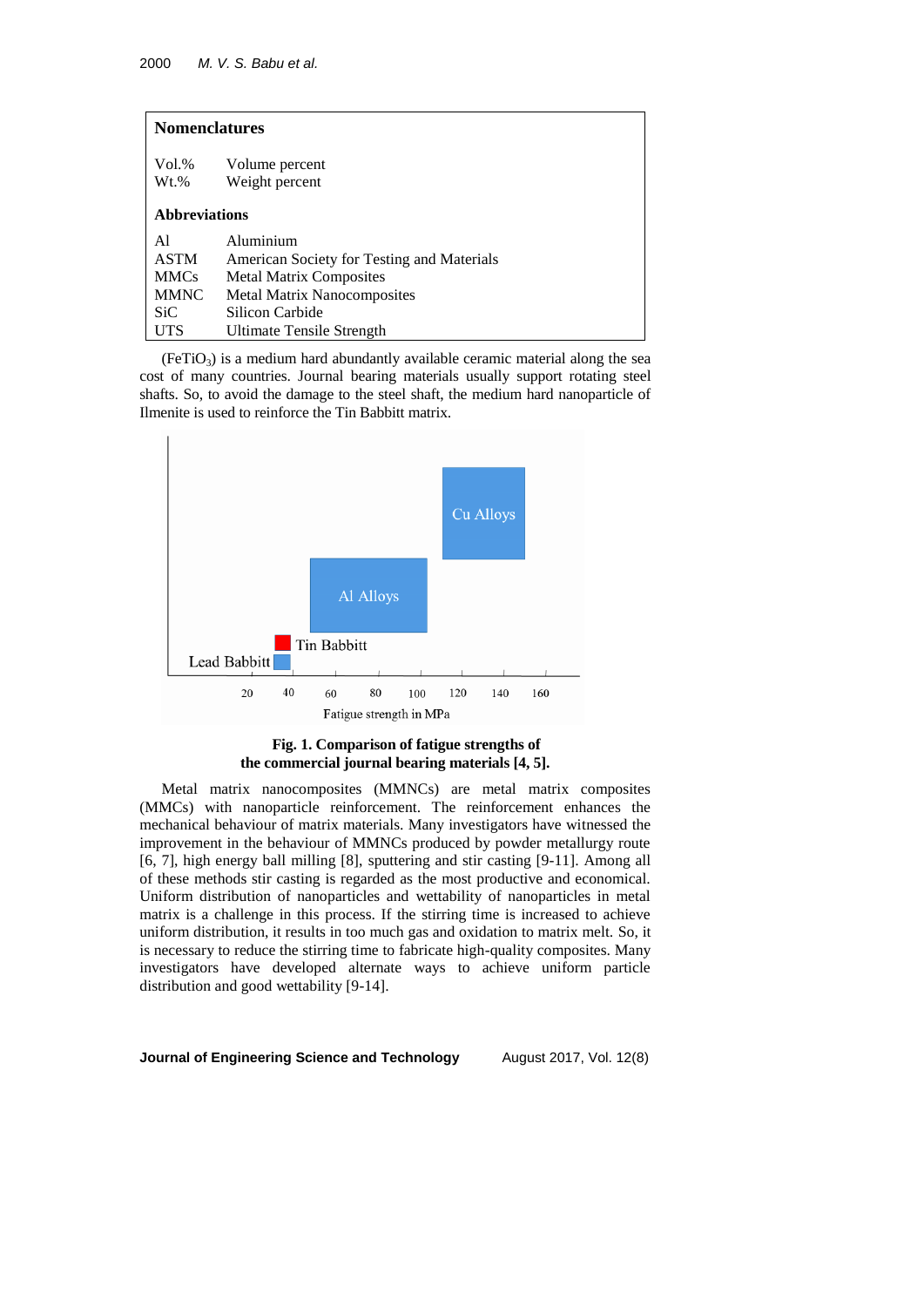Nie et al. [11] have conducted a systematic study for understanding the mechanical behaviour and microstructure of SiC reinforced AZ91 nanocomposite. Authors have successfully used semisolid stirring assisted ultrasonic vibration for processing MMNCs. They observed that increasing stirring time was increasing the viscosity of the melt and making the subsequent ultrasonic treatment less effective, finally attributing to the agglomeration of SiC particles. Murthy et al. [13] have produced Al-fly ash nanocomposite by a combination of vortex method and ultrasonic cavitation. Authors have observed an increase in tensile strength from, compressive strength from 289 MPa – 345 MPa and hardness with the increase of nanoparticles up to 3 % by weight.

Valibeygloo et al. [10] fabricated the Alumina/Al-4.5wt% Cu nanocomposite. The microstructure and mechanical properties were studied at different volume fractions, i.e., 1.5vol.%, 3vol.%, and 5vol.% of  $Al_2O_3$  nanoparticles, fabricated using stir casting method. Calculated amounts of alumina nanoparticles (about φ 50 nm in size) were ball-milled with aluminium powders in a planetary ball milled for 5 h, and then the packets of milled powders were incorporated into the molten matrix. Microstructural studies of the nanocomposites revealed a uniform distribution of alumina nanoparticles in the Al-4.5wt% Cu matrix. Porosity was found in final MMNC, which was just stirrer and nanoparticles added directly. The results indicate an outstanding improvement in compression strength and hardness due to the effect of nanoparticle addition.

Ultrasonic treatment is very effective to reduce gas and oxidation as well as dispersing particles. However, it is very difficult or time-consuming to add particles to melt in the single ultrasonic treatment processing. Besides, the effect of ultrasonic treatment is very micro-localised. Thus, single ultrasonic treatment may be not a good method to fabricate Tin Babbitt MMNC. If mechanical stir is combined with ultrasonic treatment, the disadvantages of both mechanical stir and ultrasonic treatment can be well overcome. Thus, in this work both were combined to use in the fabrication of MMNCs [11]. For a systematic study of the change in the fatigue behaviour, ASTM statistical planning and analysis was used [15].

### **2. Experimental Details**

#### **2.1.Materials**

Ilmenite composition was shown in Table 1. The size of particles was 56 nm of uniform shape and size. Babbitt of ASTM  $B - 23$  Grade 2 alloy was used as matrix material. Its composition is shown in Table 2.

Desired Ilmenite/Babbitt nanocomposite was fabricated by using ultrasonic assisted stir casting technique  $[18]$ . The temperature – time sequence of this process is shown in Fig. 2. First, Grade 2 Tin Babbitt was melted in steel crucible by heating it to above its liquidus temperature (354 °C) under the protection of Argon gas. Then, it was cooled down to (below 354 °C) the semi-solid condition. Then, preheated (heated to 350 °C) nano-Ilmenite particles of were quickly added to the melt. After semi-solid stirring for required time, the melt was quickly heated to about 400 °C, held for 5 min, and then ultrasonic treatment is given to the melt. During ultrasonic treatment, the tip was dipped about to  $15 - 20$  mm below the surface and 1000 Watts, 20 Hz ultrasonic vibrations were given to the melt for required amount of time. After ultrasonic treatment, the melt was taken to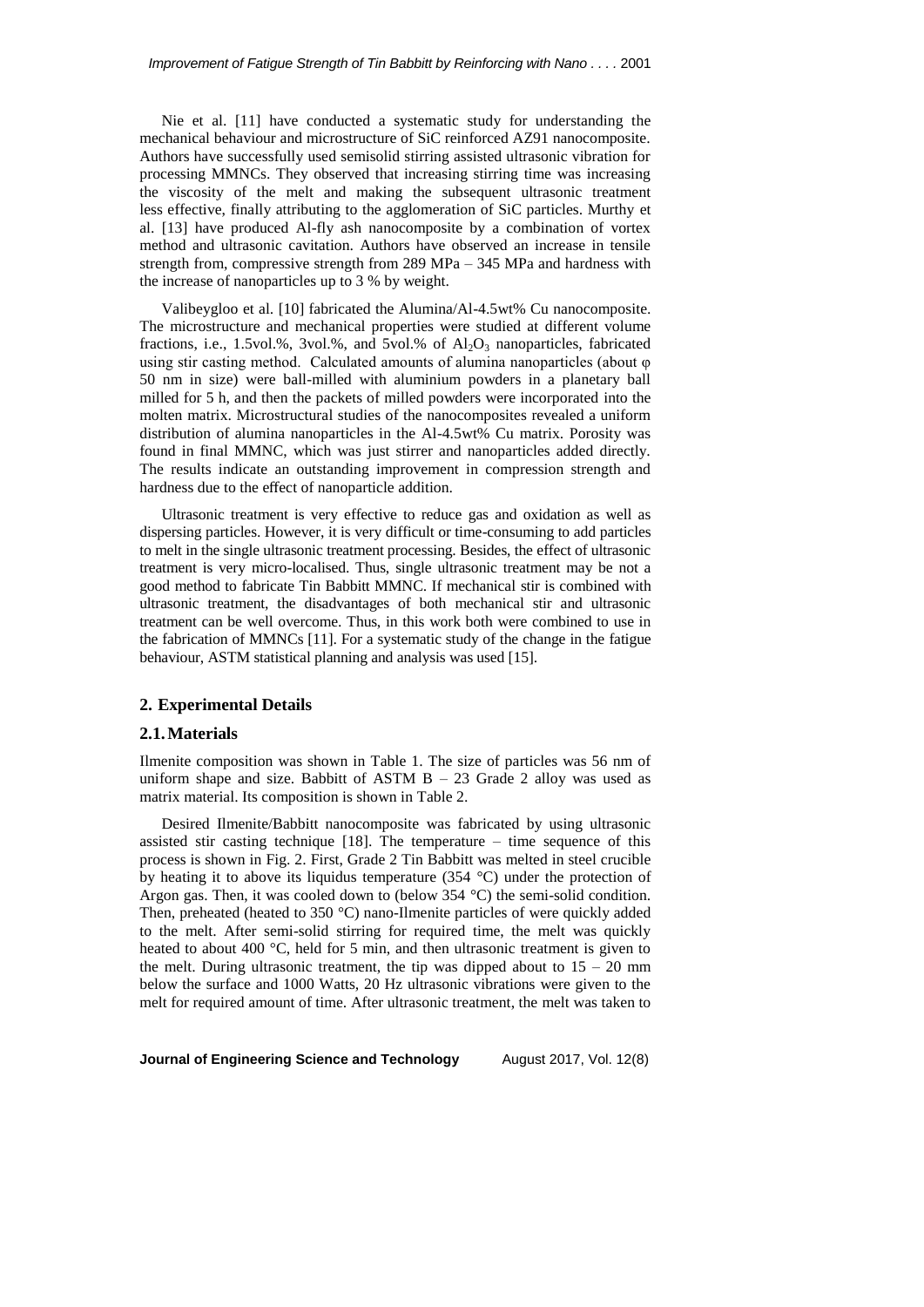its pouring temperature i.e. 424 °C, the melt was stirred in the liquid condition at 200 rpm without forming a vortex. Finally, the melt was poured into a preheated cast iron mould (minimum at 121 °C) and allowed for normal solidification.

**Table 1. The chemical composition of ilmenite [16].**

| Element                     |  |        |
|-----------------------------|--|--------|
| $\frac{6}{9}$<br><b>M/f</b> |  | 27. QQ |

**Table 2. The chemical composition of ASTM B23 Grade 2 Tin Babbitt [17].**

| Element | Sb |  |  |  | Pb Cu Fe As Bi Zn Al Cd                                                                                     | -Sn |
|---------|----|--|--|--|-------------------------------------------------------------------------------------------------------------|-----|
| $Wt.\%$ |    |  |  |  | $0.35 \quad \frac{3}{4}$ $0.08 \quad 0.1 \quad 0.08 \quad 0.005 \quad 0.005 \quad 0.05 \quad \frac{86}{88}$ |     |
|         |    |  |  |  |                                                                                                             |     |



**Time Fig. 2. The temperature – time sequence in fabricating MMNC by ultrasonic assisted stir-casting method.**

## **2.2.Fatigue test**

The fatigue strength of materials is often defined as the maximum stress amplitude without failure after a given number of cycles (e.g., 107 or 109). It is estimated that about 90% of service failures of metallic components resulted from fatigue. Fatigue tests are expensive and time-consuming. Little [19] discussed the method for fatigue testing, which includes the design of fatigue experiments, planning of tests and common methods of fatigue data analysis. Lipson and Sheth [20] have discussed the procedure for selection of stress levels, sample size determination and determination of average fatigue life.

The steps in the procedure for statistical planning and conducting fatigue tests as follows [15].

1. Conducting static tests to determine the ultimate tensile strength.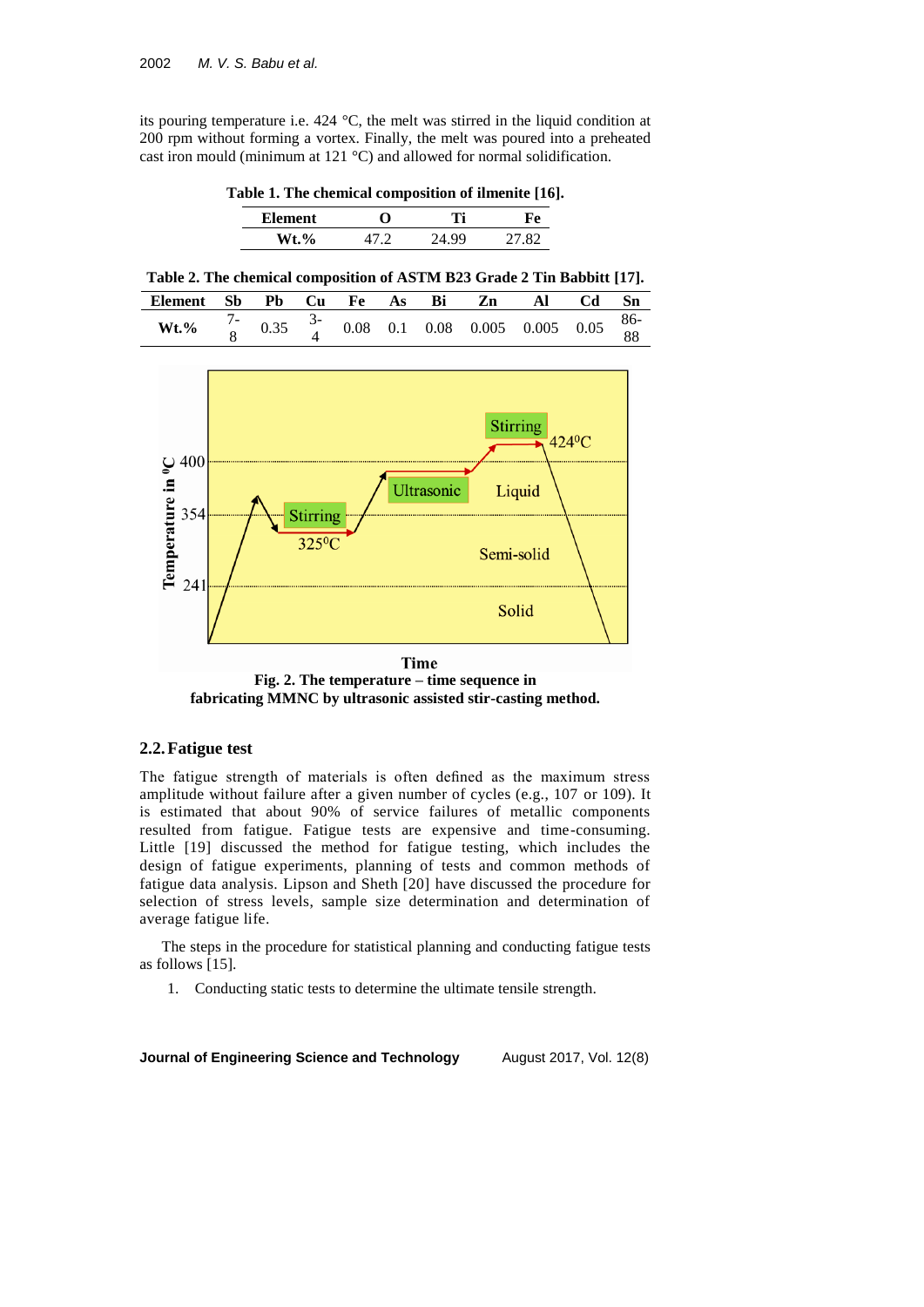- 2. Selection of the stress levels based on the result of above tensile test.
- 3. Determination of sample size.
- 4. Conducting fatigue tests.
- 5. Analysing fatigue test results and interpretation of the result.

## **2.2.1. Conducting tension tests to determine the ultimate tensile strength**

The above processing method was used to produce ASTM E8 standard test specimens for both Tin Babbitt, and Ilmenite Reinforced Tin Babbitt MMNC. Tensile tests were conducted on a computerised universal testing machine for 3 test specimens. The average value of ultimate tensile strength (UTS) was taken as the final UTS of the material. The UTS of Tin Babbitt was obtained as 77 MPa and MMNC as 125.6 MPa.

#### **2.2.2. Selection of the stress levels based on the result of above tensile test**

Fatigue testing is time-consuming it is recommended to conduct tests at 3 or 5 levels [21]. In this study, it was chosen to conduct tests at three stress levels. The tests were carried out at Level - I (0.9 UTS), Level - II (0.7 UTS), Level - III (0.5 UTS) [19]. Figure 3 shows the standard fatigue test specimen details. Experiments were designed by Statistical design process to find the correct sample size. The relationship between specimens allocated, the permissible variation in the percentage of error, the level of confidence and fatigue life expected variation, is determined as follows.



**Fig. 3. Dimensions of fatigue test specimen.**

A 90% confidence level was used based on the following assumptions for determining the sample size at each stress level.

- 1) Non-uniform scatters in fatigue lives at all stress levels,
- 2) 10% percent error is tolerable and
- 3) The percentage of coefficient of variation (C.O.V) of fatigue lives at the level I, II and III are 4 %, 5% and 7% respectively.

If the variation of fatigue life is more than the assumed at a given stress level, additional specimens need to be tested to bring the variation in percent error and confidence levels within the permissible COV. Table 3 shows the required number of specimens in a sample for 90% Confidence and 10% error for the fabricated MMNC.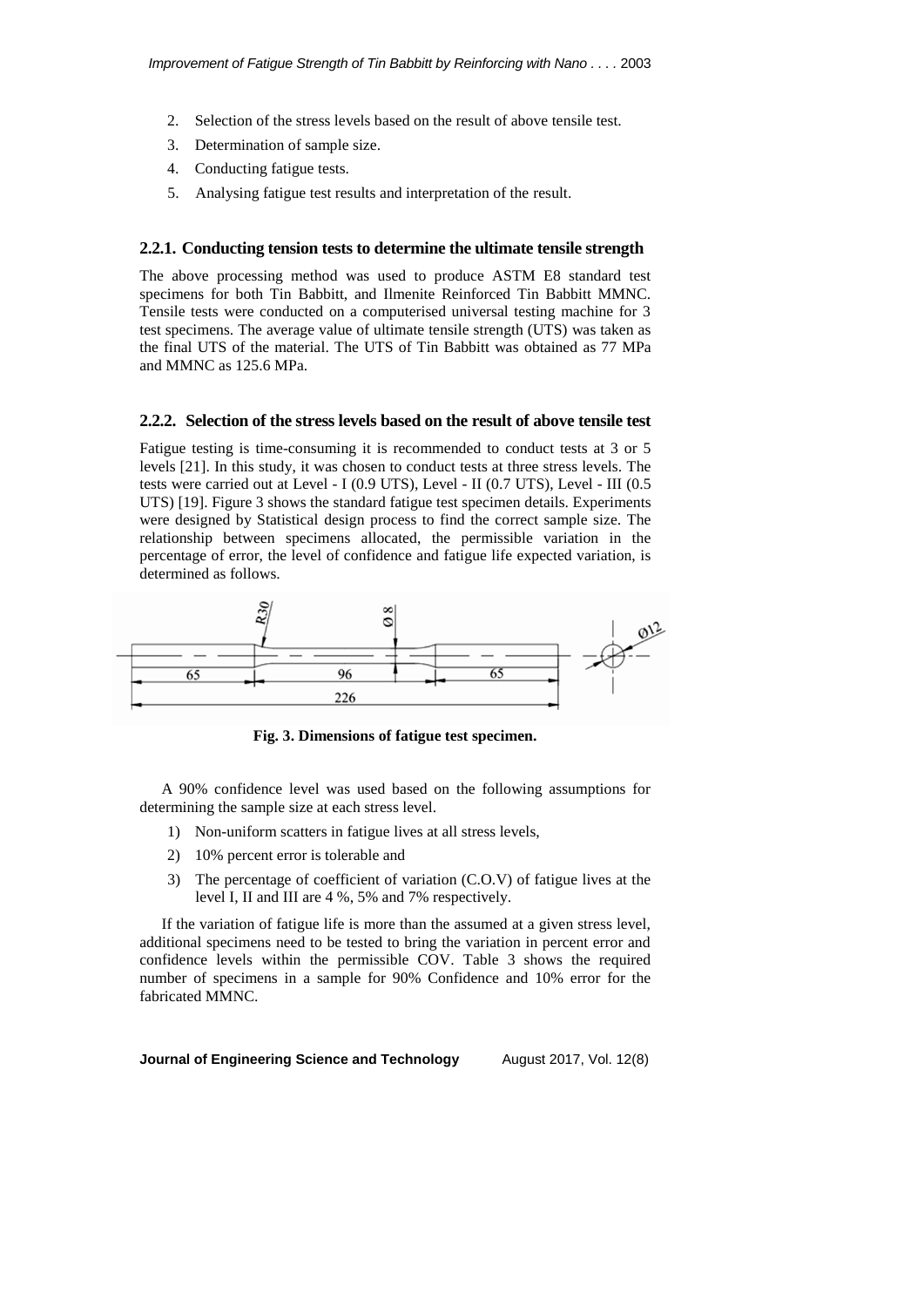| <b>Material</b>                     | <b>Stress</b><br>(MPa) | <b>Assumed</b><br><b>COV</b><br>$(\%)$ | $%$ Error /<br><b>Assumed</b><br>COV | <b>Required</b><br><b>Sample</b><br>size |
|-------------------------------------|------------------------|----------------------------------------|--------------------------------------|------------------------------------------|
|                                     | 72 (0.9 UTS)           | 4                                      | 2.5                                  | 3                                        |
| <b>Tin Babbitt</b>                  | 56 (0.7 UTS)           |                                        |                                      | 3                                        |
|                                     | 40 (0.5 UTS)           |                                        | 1.43                                 |                                          |
|                                     | 113 (0.9 UTS)          |                                        | 2.5                                  | 3                                        |
| Ilmenite/Tin<br><b>Babbitt MMNC</b> | 88 (0.7 UTS)           |                                        |                                      |                                          |
|                                     | 63 (0.5 UTS)           |                                        | 1.43                                 |                                          |

**Table 3. Required sample size for 90% confidence in fatigue tests for both materials.**

# **2.2.3. Determination of sample size.**

The number of tests to be conducted at each stress level was determined [20] to be 4, 5 and 7 for stress levels 1, 2, and 3 respectively. The rotating-beam type fatigue testing machine was used for conducting tests. Tests were conducted randomly to minimise the effect of uncontrollable variables. The number of cycles of rotation till the specimen failure was considered as the fatigue life of the specimen. The average speed of rotation was around 1440 rpm.

## **2.2.4. Conducting fatigue tests**

Table 4 shows the fatigue test results used to determine the average fatigue life of the Tin Babbitt according to the initial estimate. Similarly, Table 5 shows the analysis of test results of Ilmenite/ Tin Babbitt MMNC. Table 6 shows the revised Test Plan for both materials. The percentage of actual COV is less than the permissible value. It is clear that three samples are sufficient. However, seven more samples per material were tested. So, a total of 21 specimens shown in [Fig.](#page-7-0) [4](#page-7-0) were tested at all the three stress levels to determine the accurate scatter. Fatigue test specimens before and after test are shown in [Fig.](#page-7-1) 5. A large number of specimens are required to be tested at each level, to determine the scatter. Lipson and Sheth [20] given the guidelines for the sample size requirement based on minimum percentage replication as given in Table 7.

|                                     | <b>72 MPa</b> |        | <b>56 MPa</b> |        | <b>40 MPa</b> |        |
|-------------------------------------|---------------|--------|---------------|--------|---------------|--------|
| <b>Sample</b><br><b>Number</b>      | Life          | Log    | Life          | Log    | Life          | Log    |
|                                     | (cycles)      | (Life) | (cycles)      | (Life) | (cycles)      | (Life) |
| 1                                   | 126524        | 5.1022 | 197259        | 5.2951 | 124292        | 5.0945 |
| $\mathbf{2}$                        | 86524         | 4.9372 | 173895        | 5.2403 | 276318        | 5.4415 |
| 3                                   | 62142         | 4.7934 | 98845         | 4.995  | 294563        | 5.4692 |
|                                     |               |        |               |        | 259022        | 5.4134 |
| AVG                                 | 91730         | 4.9443 | 156667        | 5.1768 | 238549        | 5.3776 |
| <b>Standard</b><br><b>Deviation</b> |               | 0.1546 |               | 0.1599 |               | 0.175  |
| $\%$ C.O.V                          |               | 3.13   |               | 3.09   |               | 3.26   |
| <b>Permissible</b><br>% C.O.V       |               | 4      |               | 5      |               | 7      |

**Table 4. Analysis of test results used to determine average fatigue life within 10% Error and 90% confidence according to initial estimate for Tin Babbitt.**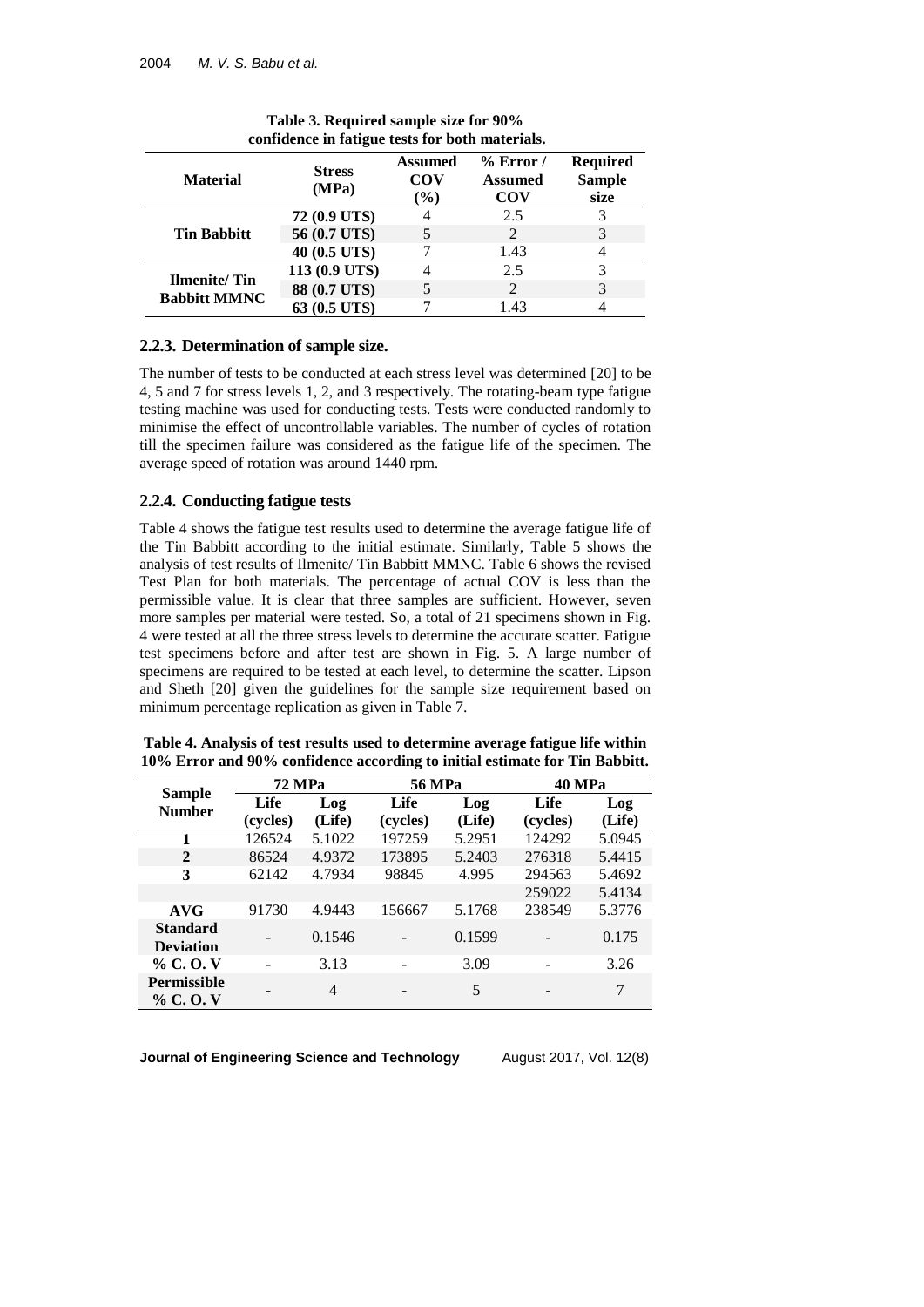|                                     | 113 MPa  |                          | <b>88 MPa</b>            |        | <b>63 MPa</b> |        |
|-------------------------------------|----------|--------------------------|--------------------------|--------|---------------|--------|
| <b>Sample</b><br><b>Number</b>      | Life     | Log                      | Life                     | Log    | Life          | Log    |
|                                     | (cycles) | (Life)                   | (cycles)                 | (Life) | (cycles)      | (Life) |
| 1                                   | 159799   | 5.2036                   | 194602                   | 5.2892 | 252651        | 5.4026 |
| $\mathbf{2}$                        | 110691   | 5.0442                   | 95410                    | 4.9796 | 353893        | 5.5489 |
| 3                                   | 69122    | 4.8397                   | 239133                   | 5.3787 | 408443        | 5.6112 |
|                                     |          | $\overline{\phantom{a}}$ | $\overline{\phantom{0}}$ |        | 109134        | 5.038  |
| AVG                                 | 113204   | 5.0292                   | 176382                   | 5.2159 | 281031        | 5.4488 |
| <b>Standard</b><br><b>Deviation</b> |          | 0.1825                   |                          | 0.2095 |               | 0.2568 |
| $\%$ C.O.V                          |          | 3.63                     |                          | 4.02   |               | 4.72   |
| <b>Permissible</b><br>$\%$ C.O.V    |          | 4                        |                          | 5      |               | 7      |

**Table 5. Analysis of test results used to determine average fatigue life within 10% Error and 90% confidence according to initial estimate for MMNC.** 

**Table 6. Revised test plan for both materials.**

| <b>Material</b>    | <b>Stress</b><br>(MPa) | <b>Actual</b><br>% C.O. V | $%$ Error /<br>Actual C.O.V $(\% )$ | Actual<br><b>Sample</b><br>size |
|--------------------|------------------------|---------------------------|-------------------------------------|---------------------------------|
|                    | 72                     | 3.13                      | 3.03                                |                                 |
| <b>Tin Babbitt</b> | 56                     | 3.09                      | 3.23                                |                                 |
|                    | 40                     | 3.26                      | 3.06                                |                                 |
| Ilmenite/          | 113                    | 3.63                      | 2.76                                |                                 |
| <b>Tin Babbitt</b> | 88                     | 4.02                      | 2.49                                |                                 |
| <b>MMNC</b>        | 63                     | 4.72                      | 2.12                                |                                 |

| Table 7. Replication and sample size in fatigue life testing [20]. |                               |                               |  |  |  |  |
|--------------------------------------------------------------------|-------------------------------|-------------------------------|--|--|--|--|
|                                                                    | <b>Minimum</b>                | <b>Minimum</b>                |  |  |  |  |
| <b>Type of Test</b>                                                | Percent<br><b>Replication</b> | Number of<br><b>Specimens</b> |  |  |  |  |
| <b>Preliminary and Exploratory</b>                                 | $17 - 33$                     | $06 - 12$                     |  |  |  |  |
| <b>Research and Development Testing</b>                            | $33 - 50$                     | $06 - 12$                     |  |  |  |  |
| <b>Design Allowances Data</b>                                      | $50 - 75$                     | $12 - 24$                     |  |  |  |  |
| <b>Reliability Data</b>                                            | $75 - 88$                     | $12 - 24$                     |  |  |  |  |

Percentage replication is the portion of a total number of specimens that may be used for obtaining an estimate of the variability of replicate tests. The percentage replication was calculated as [15]:

Percentage Replication=100 [1 - (SL/N)]

where

 $SL = Total$  number of different stress levels used in testing  $= 3$ 

 $N = Total number of specimens tested = 3 stress levels x 7 specimens = 21$ Replication percentage =  $[1-(3/21)]\times100$ 

 $= 85.72$  % that agrees with the values given in Table 7.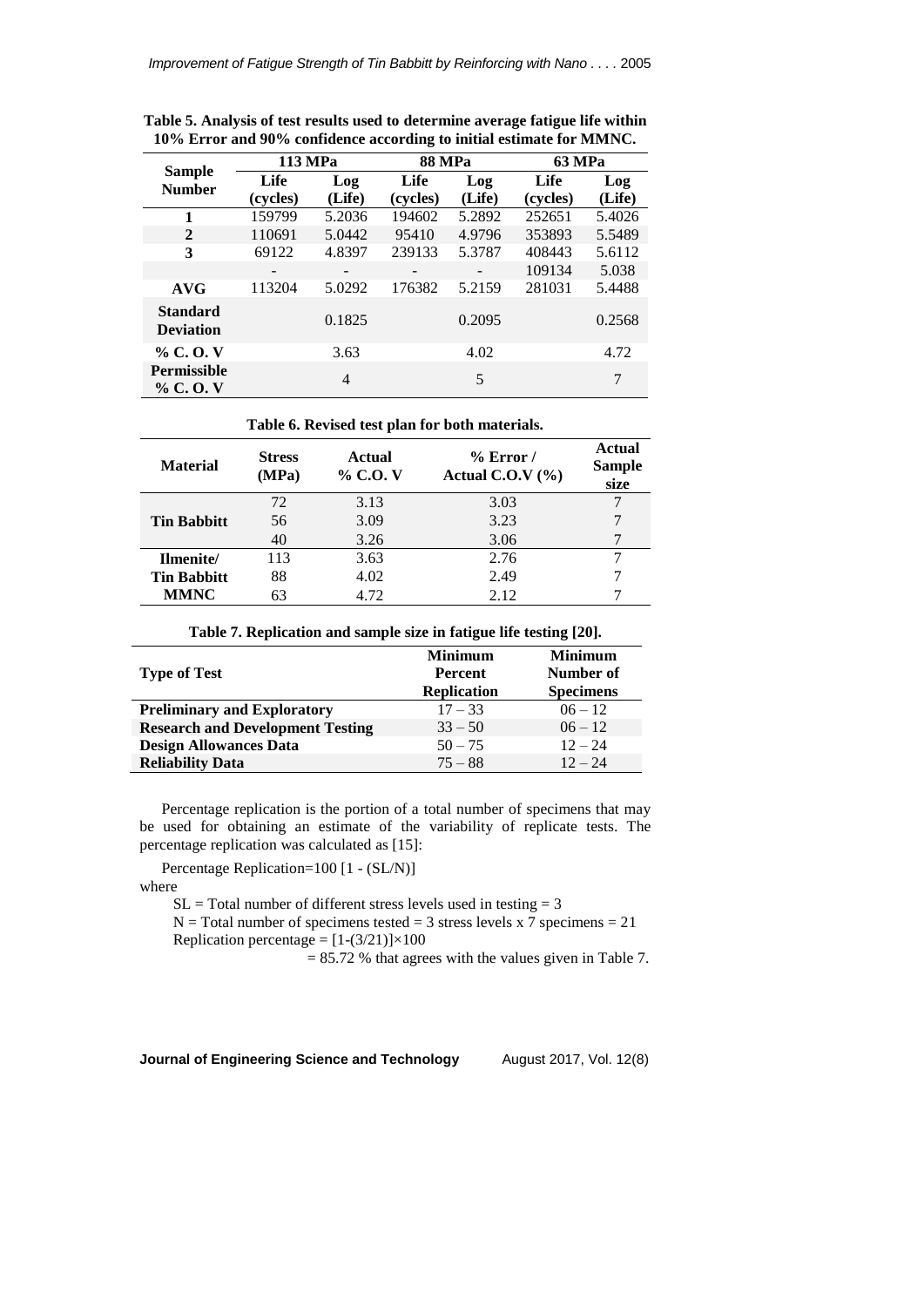Table 8 shows the results of revised sample size  $= 7$ , for each type of material under testing.



**Fig. 4. Fatigue test specimens before testing.**

<span id="page-7-0"></span>

**Fig. 5. Fatigue test specimen before and after the test.**

<span id="page-7-1"></span>

| <b>Sample</b>           | 72 MPa           |               | <b>56 MPa</b>    |               | <b>40 MPa</b>    |               |  |
|-------------------------|------------------|---------------|------------------|---------------|------------------|---------------|--|
| <b>Number</b>           | Life<br>(cycles) | Log<br>(Life) | Life<br>(cycles) | Log<br>(Life) | Life<br>(cycles) | Log<br>(Life) |  |
| 1                       | 72736            | 4.8618        | 254059           | 5.405         | 391486           | 5.5928        |  |
| 2                       | 184597           | 5.2663        | 98051            | 4.9915        | 131260           | 5.1182        |  |
| 3                       | 81912            | 4.9134        | 197068           | 5.2947        | 238596           | 5.3777        |  |
| $\overline{\mathbf{4}}$ | 67292            | 4.828         | 90871            | 4.9585        | 298047           | 5.4743        |  |
| 5                       | 97088            | 4.9872        | 192864           | 5.2853        | 214179           | 5.3308        |  |
| 6                       | 146968           | 5.1673        | 191327           | 5.2818        | 126747           | 5.103         |  |
| 7                       | 44653            | 4.6499        | 104393           | 5.0187        | 302663           | 5.481         |  |
| AVG                     | 99321            | 4.9535        | 161234           | 5.1765        | 243283           | 5.354         |  |

**Table 8. Results of seven fatigue tests conducted of Tin Babbitt.**

# **2.2.5. Analyzing fatigue test results and presentation of data**

The following Table 9 shows the results of the fatigue tests conducted on the revised sample size 7 for Ilmenite/ Tin Babbitt MMNC.

Figure 6 shows S-N curves for both Tin Babbitt and Ilmenite/Tin Babbitt MMNC. The fatigue strength of MMNC is superior to that of the matrix alloy. From Fig. 6 it is confirmed that the fatigue strength of Ilmenite/ Tin Babbitt MMNC has been improved due to nano size particle reinforcement. The fatigue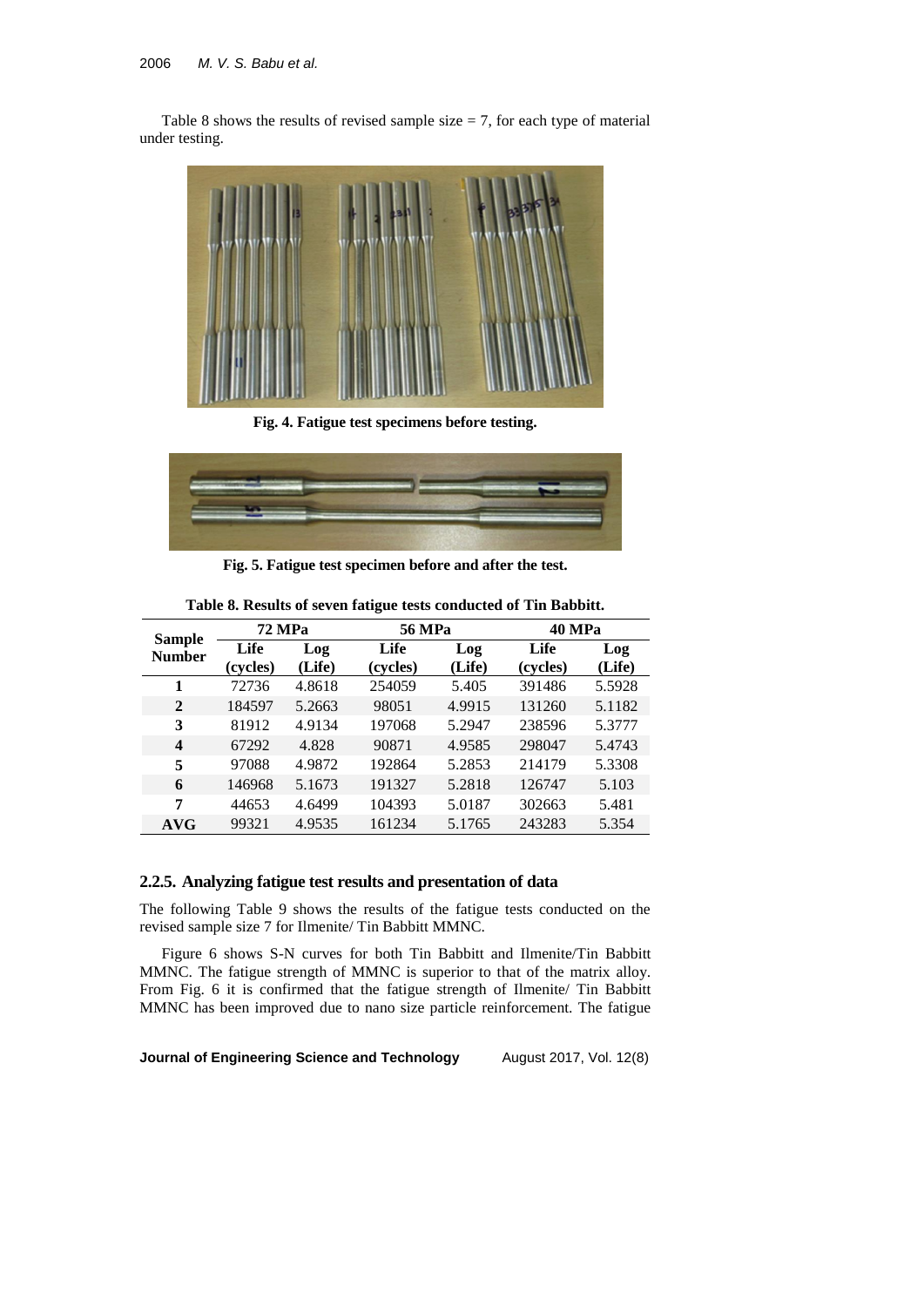strength of the material was increased from about 35 MPa for 2,50,000 cycles of operation to about 60 MPa for 2,80,000 cycles of operation.

| $\sum_{i=1}^{n}$        |          |        |          |               |          |               |  |  |
|-------------------------|----------|--------|----------|---------------|----------|---------------|--|--|
| <b>Sample</b>           | 113 MPa  |        |          | <b>88 MPa</b> |          | <b>63 MPa</b> |  |  |
| <b>Number</b>           | Life     | Log    | Life     | Log           | Life     | Log           |  |  |
|                         | (cycles) | (Life) | (cycles) | (Life)        | (cycles) | (Life)        |  |  |
| 1                       | 106748   | 5.0284 | 205165   | 5.3122        | 310176   | 5.4917        |  |  |
| $\mathbf{2}$            | 168653   | 5.227  | 188378   | 5.2751        | 260424   | 5.4157        |  |  |
| 3                       | 153572   | 5.1864 | 173544   | 5.2395        | 374163   | 5.5731        |  |  |
| $\overline{\mathbf{4}}$ | 73367    | 4.8656 | 197841   | 5.2964        | 161740   | 5.2089        |  |  |
| 5                       | 123551   | 5.0919 | 97332    | 4.9883        | 383919   | 5.5843        |  |  |
| 6                       | 135979   | 5.1335 | 145222   | 5.1621        | 290430   | 5.4631        |  |  |
| 7                       | 75749    | 4.8794 | 208887   | 5.32          | 173545   | 5.2395        |  |  |
| <b>AVG</b>              | 119660   | 5.0589 | 173767   | 5.2277        | 279200   | 5.4252        |  |  |

**Table 9. Results of fatigue failure of revised sample size of 7 for Ilmenite/ Tin Babbitt MMNC.**



#### **2.3. Microstructure**

To find the reason for improment in fatigue strength, microscopic images were studied. Samples were prepared for light microscopic investigation from the MMNC. Specimens were cut from the centre of the composites. Specimens were etched with 2ml HNO<sub>3</sub> added to 98ml Ethanol of 95% pure and immersed for 75 seconds [22]. As seen the microscopic image is shown in Fig. 7. Big dark areas are the  $Cu<sub>6</sub>Sn<sub>5</sub>$  intermetallics are distributed in the tin matrix. Tiny black spots are the uniformly distributed nano reinforcement in Tin. In the below microstructure,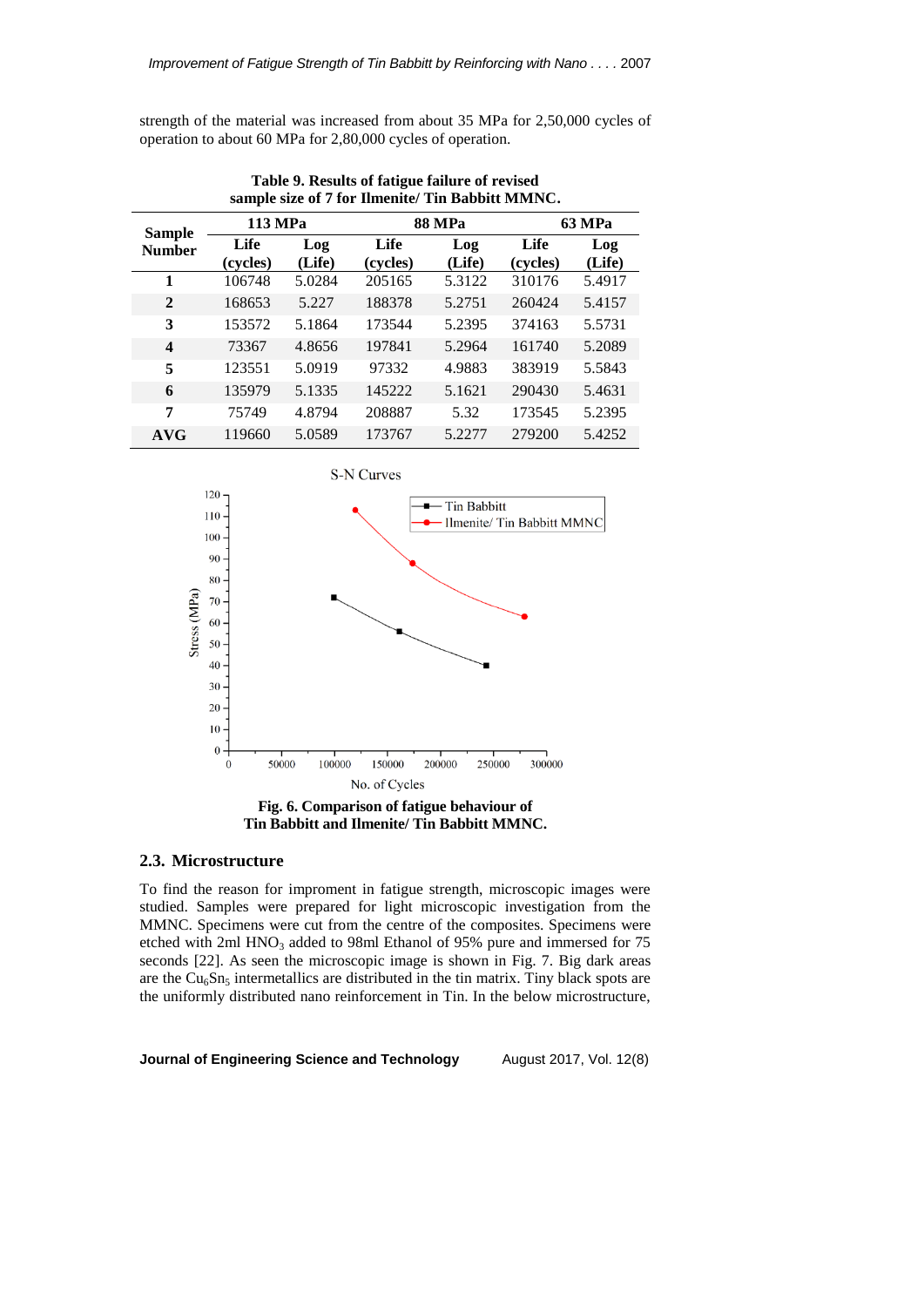it can be observed both  $Cu<sub>6</sub>Sn<sub>5</sub>$  and nano reinforcement both are uniformly distributed in the matrix. Both stir casting and ultrasonic treatment together play a significant role in achieving it.



**Fig. 7. Microstructure of fabricated Ilmenite/ Tin Babbitt MMNC.**

# **3. Conclusions**

An experimental study was conducted to study the effect of the nano Ilmenite reinforcement on the fatigue strength of the Tin Babbitt. MMNC was fabricated by using the ultrasonic assisted stir casting technique. Experiments were conducted to plot S – N curves for Tin Babbitt and Ilmenite/ Tin Babbitt MMNCs. Their fatigue strengths were compared and it was observed that the nano reinforcement has enhanced the fatigue strength of the Tin Babbitt from 35 MPa to 60 MPa.

## **References**

- 1. Babu, M.V.S.; Rama Krishna, A.; and Suman, K.N.S. (2015). Review of journal bearing materials and current trends*. American Journal of Materials Science and Technology*, 4(2), 72-83.
- 2. Goswami, D.Y. (2004). *The CRC handbook of mechanical engineering* (2<sup>nd</sup>) ed.). CRC Press.
- 3. Sturk, R.K.; and Whitney, W.J. (2013). *Fluid film bearing materials.* In Encyclopedia of Tribology. Editors: Wang, Q.J. and Chung, Y.W. Springer US: 1200-1216.
- 4. Challen, B.; and Baranescu, R. (1999). *Diesel engine reference book*. Society of Automotive Engineers.
- 5. Pratt, G.C. (1973). Materials for plain bearings*. International Metallurgical Reviews*, 18(2), 62-88.
- 6. Abdizadeh, H.; Ashuri, M.; Moghadam, P.T.; Nouribahadory, A.; Baharvandi, H.R. (2011). Improvement in physical and mechanical properties of aluminum/zircon composites fabricated by powder metallurgy method*. Materials & Design*, 32(8), 4417-4423.